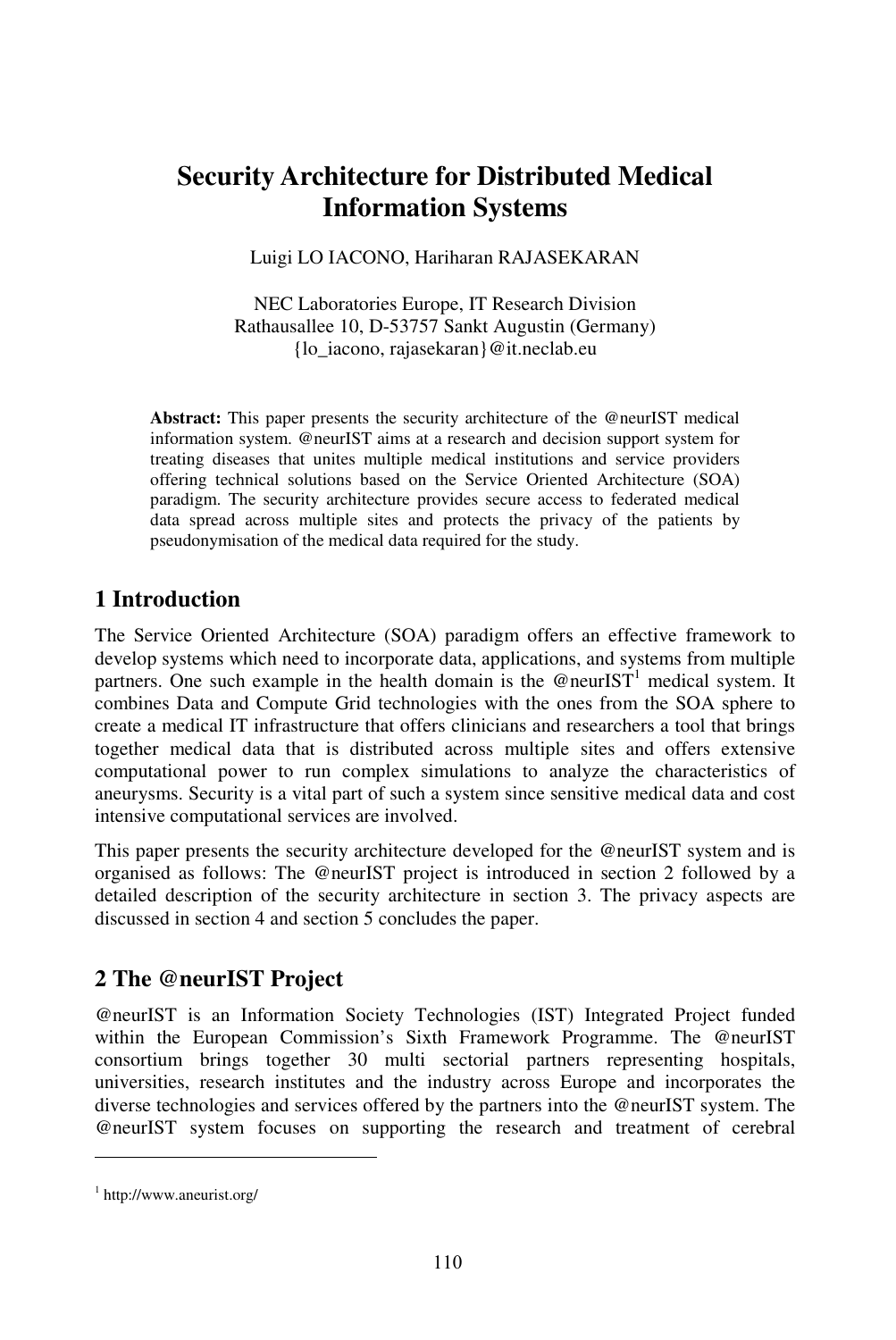aneurysms. The project aims at building a distributed IT infrastructure that consolidates complex data from multiple sources, and enables personalized patient management (i.e. data capture, referral, decision support, treatment planning), as well as clinical research in cerebral aneurysms [1]. Though the system is currently developed to showcase its use in the research and treatment of aneurysms, the service-oriented infrastructure being developed is generic enough to be used for other diseases as well.

The @neurIST system has two modes of operation - a clinical decision support system (CDS) used for treatment planning and a research system used to conduct research studies. When used as a CDS, the clinicians can use the system to view the images of the aneurysm, conduct simulations to ascertain the risk of rupture and make use of knowledge gathered from studying factors such as genes, physiological conditions, etc to arrive at a treatment plan for the patient. In the research mode, the system allows researchers to access pseudonymized data of the patients taking part in the research study and conduct research using simulation tools to ascertain risk factors that influence the risk of an aneurysm bursting.

The entire system is divided into three layers with (1) the application layer providing the tools for end users, (2) the middleware layer providing the communication infrastructure and (3) the resource layer hosting the databases and computational services to store and provide compute power for simulations. The application layer consists of four software suites. **@neuLink** provides researchers with data that links genetic information and disease information. **@neuFuse** provides a visual interface to visualize data from medical imaging and biomedical instrumentation. This application also enables the clinician to order blood flow simulation through the affected blood vessels using the computational services. **@neuEndo** is an application used to assess mechanical and flow performance of stents used for treatment of aneurysms. It is used both by clinicians to test the suitability of a stent for treatment and also by stent manufacturers to optimize their stent designs. **@neuRisk** is the CDS offering treatment planning based on the risk factors identified using @neuLink, @neuFuse and @neuEndo.

The middleware component **@neuInfo** hides the exact physical or logical sources of the data or computing resources for the application suites by providing data access to multiple databases using semantic mediation. The suites use @neuInfo for accessing clinical databases or compute resources spread across different sites without having to worry about the nature of the underlying resource. The computational services in **@neuCompute** also use @neuInfo to acquire data needed for simulations and to store the computed results back into the clinical databases. A more detailed description of the @neurIST architecture can be found in [2, 3].

# **3 Security Architecture in @neurIST**

The security work in @neurIST is focused on the specific security requirements of the distributed and federated service environment for conducting research and supporting treatment in the health domain and tries to provide a security system which ensures that

- the patient data is made available only to authorized personnel, and that
- the privacy of the patient is preserved at all times.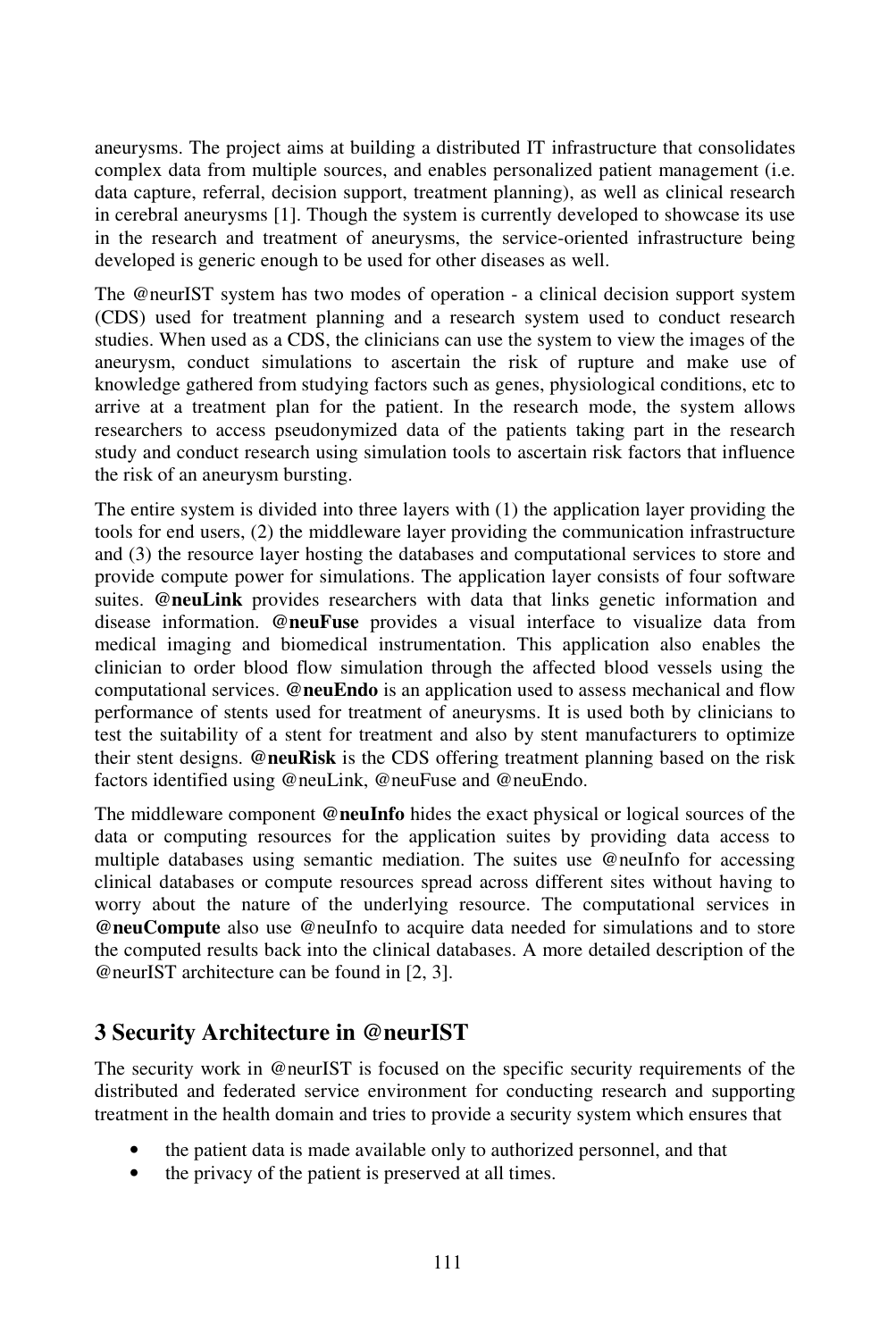An important non-functional requirement here is the demand for an efficient infrastructure to authenticate and authorize @neurIST stakeholders across multiple domains and borders. The security architecture achieves this by providing the following:

- Virtual Organization (VO) and Trust Model underpinning the security of the system
- The security credentials used for authenticating users (local and remote)
- Policies for authorizing users based on attributes such as roles and location (local and remote)
- Policy enforcement systems (local and remote)
- Filtering and logging schemes to protect user privacy and keep track of data changes
- Fine grained access control at the data level

#### **3.1 VO and Trust Model**

The @neurIST system gathers all the participating entities such as clinics, research institutes, device manufacturers and service providers into one large VO. This is important because, a credential issued to an @neurIST user should be recognized (either directly or through the construction of adequate trust paths) by all participating entities in the system to grant access to services and data in the system. To provide the required flexibility and manageability of such a large distributed service environment, the principles of decentralized VO are applied. This means, that no centralized components are required to establish and manage the VO. This is realized by introducing the separation between the local and remote VO management, which e.g. does not require a system-wide harmonisation of local identification and authentication policies and schemes.

The underlying trust in the system is established by the steps shown in Figure 1. The involved medical institutions and service providers run through a contracting phase to setup a research project. An additional step introduced into this common process is the exchange of security tokens. The security tokens here are the certificates of each partner's Security Token Service (STS). The exchanged tokens are henceforth trusted by each participating site to (remotely) authenticate system participants in the scope of the @neurIST study.



Figure 1 Trust Model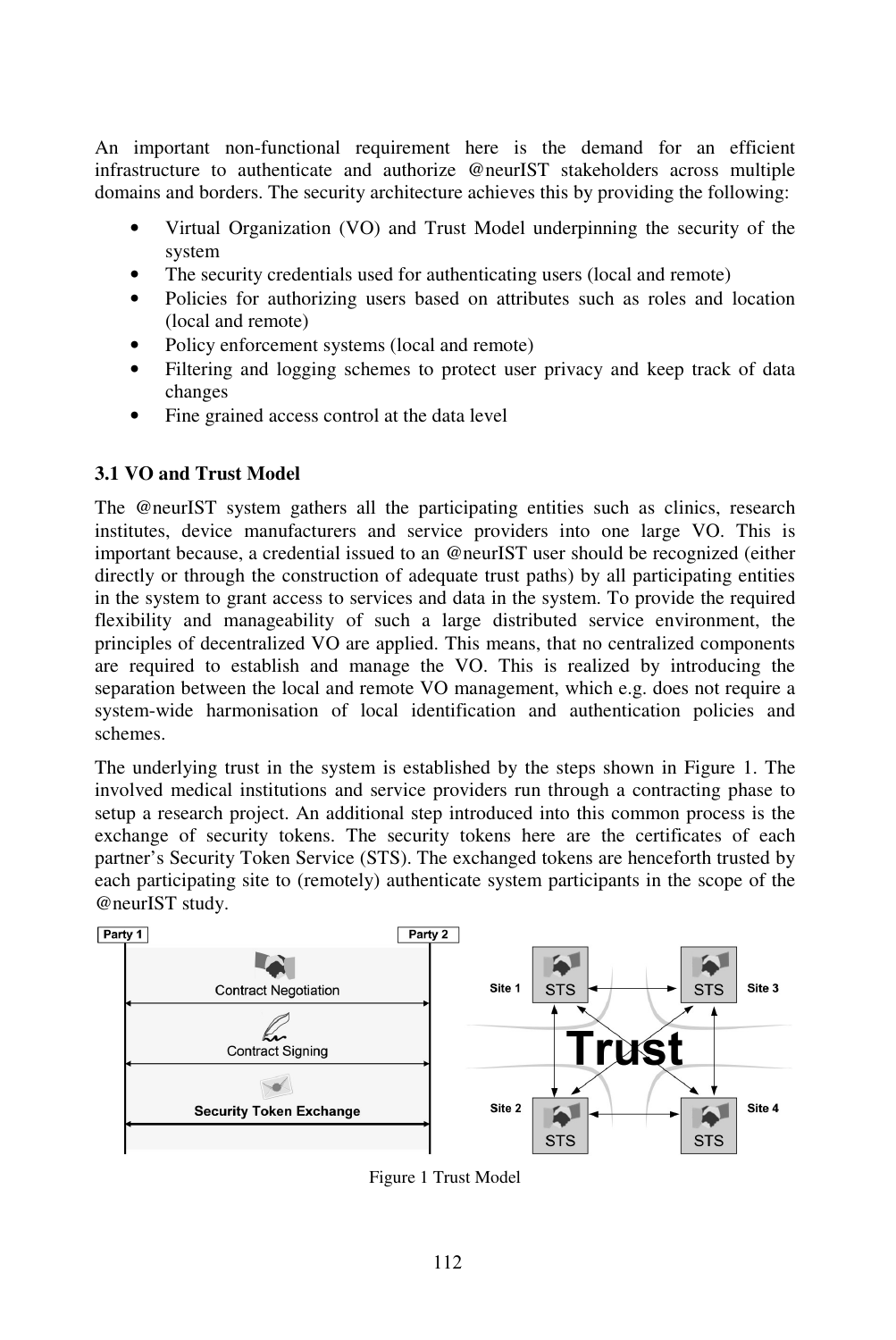#### **3.2 Credential Provisioning and Access Control in @neurIST**

Even though the patient data available for secondary uses does not contain Personally Identifiable Information (PII) and should not allow the linkage to a particular patient without disproportionate effort (see section 4), the usage of this data is bound to the specific purposes of the associated study and must therefore be protected against unauthorized access. Hence, suitable access control policies need to be implemented and enforced.

From a conceptual viewpoint, the access control system for multi-institutional research in life science should follow the common patterns and principles for distributed crossdomain or cross-border information systems, in which heterogeneous environments of multiple distinct institutions need to be interconnected. A widespread approach is to apply hybrid security models to such systems to respect the various security domains and their different security policy implementations. Generally, clinical centres have their own security, access rights management and privacy protection policy according to the role of the user [4], and have the know-how concerning data access and communication using standards such as HL7 (Health Level 7), DICOM (Digital Imaging and Communications in Medicine), IHE (Integrating the Healthcare Enterprise), or business components such as Web services [5]. A hybrid security model underlies the combination of a local model and a distributed model. In other words, within a security domain all the security is concentrated and placed under the responsibility of this domain whereas between different security domains, the chosen approach consists in designating, in each domain, a security entity (which is known as Security Token Service, STS) who will be in charge of issuing and verifying short-term security tokens with the entities of the other security domains.

Figure 2 shows such a distributed architecture consistent with the health application domain. Here, the local security model relies on national e-health infrastructures such as Health Professional Cards (HPC) and local authorization systems to obtain a security claim from the local STS which then can be used to access the distributed services residing in a distinct security domain or even in a distinct country.

The attributes contained in the security claims have a system-wide scope, since the security tokens (also denoted as @neurIST tokens) are accepted as a valid measure for user authentication and the attributes are recognized through out the system and are used in the attribute based access control to resources. The end users' attributes currently consist of their role inside @neurIST (e.g. clinician, researcher, nurse etc) and their affiliation (e.g. name of the hospital, research institute etc) including the location.

Figure 2 shows the access control employed by @neurIST in action. The @neurIST tokens issued by the (local) STS in step 2 are SAML [6] tokens which include each concerning user's attributes. In step 4 the (remote) STS checks the issued token and a policy enforcement point checks if the attributes present in the token entitle the user to access the resource. @neurIST uses XACML [7] for its policy framework.

It is important to note that although the credentials to users are issued and administered by the local entity to which they belong; the access to data and compute services is controlled based on policies set by the entities that own them. Therefore, even if a local entity issues a credential to its users that enable them to use an @neurIST service, the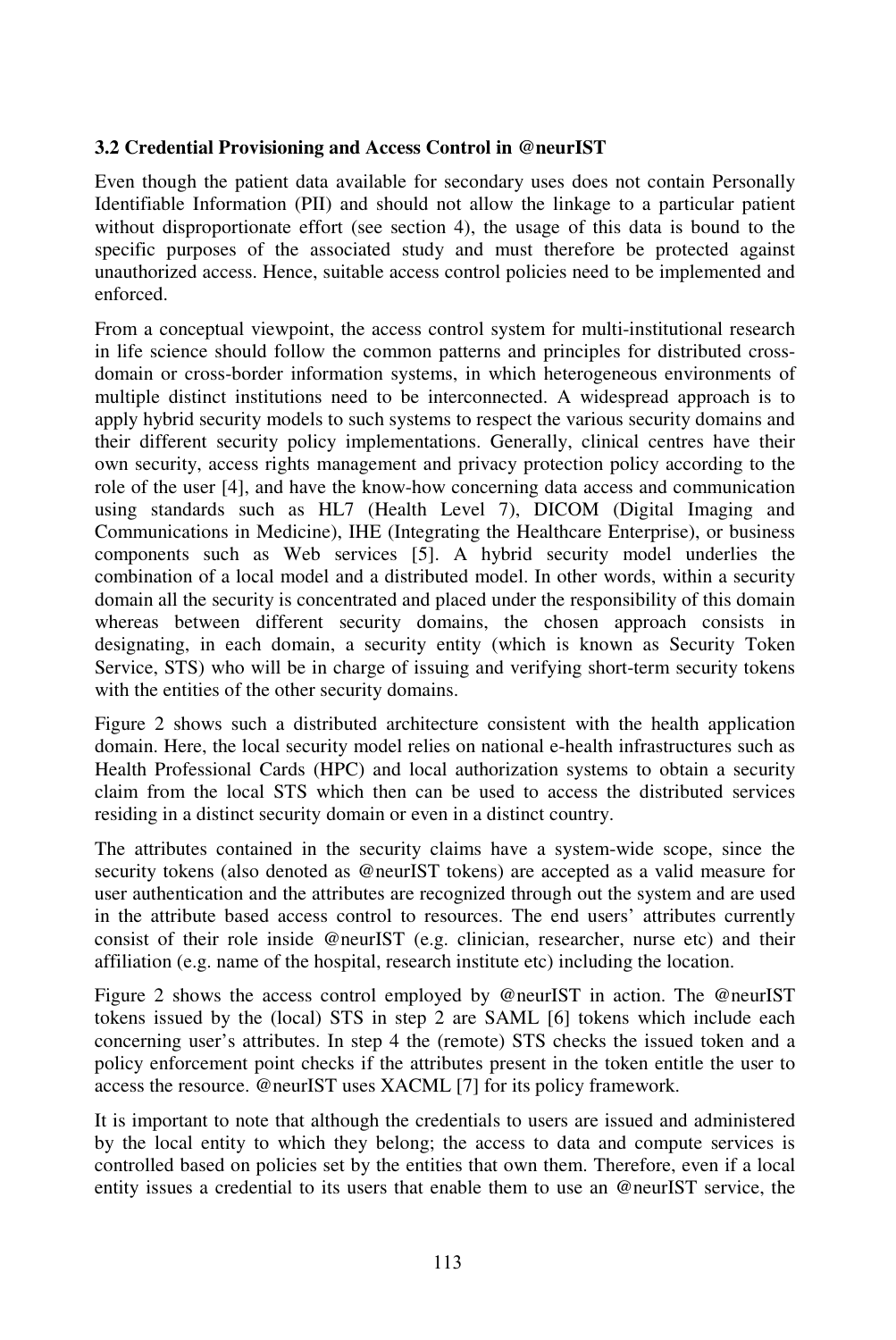authorization decision to allow such a use is finally controlled by the policies set by the entity owning the service. The @neurIST access control system developed provides both the efficient management of the VO and the control to the provided resources for highly distributed service environments.



Figure 2 Access Control in @neurIST

# **4 Privacy in @neurIST**

The privacy of patient data is ensured by enforcing that

- data used for research purposes is pseudonymised to remove PII from the medical data required for the study,
- filtering checks on the data leaving the databases are performed, and
- only authorized personnel are allowed to access the @neurIST system (see section 3).

Personal health data contains in the first instance information relating to the current and historical health, medical conditions and medical tests of its subject. Stored in digital form, it is referred to as an Electronic Health Record (EHR). An EHR is primarily used in the treatment context in which the patient's identity data is needed and protected by medical secrecy, but it also serves as a basis for secondary uses that may vary considerably in purpose and goal including the protection and enhancement of public health and conducting research [8]. Depersonalization must be performed prior to secondary use. Yet, although the identity of the patient is not always important in secondary contexts, it is not always desirable to simply anonymise the EHR. There are many secondary use scenarios for which the ability to form the correct association between a single patient and his EHR from distinct sources or distinct points in time is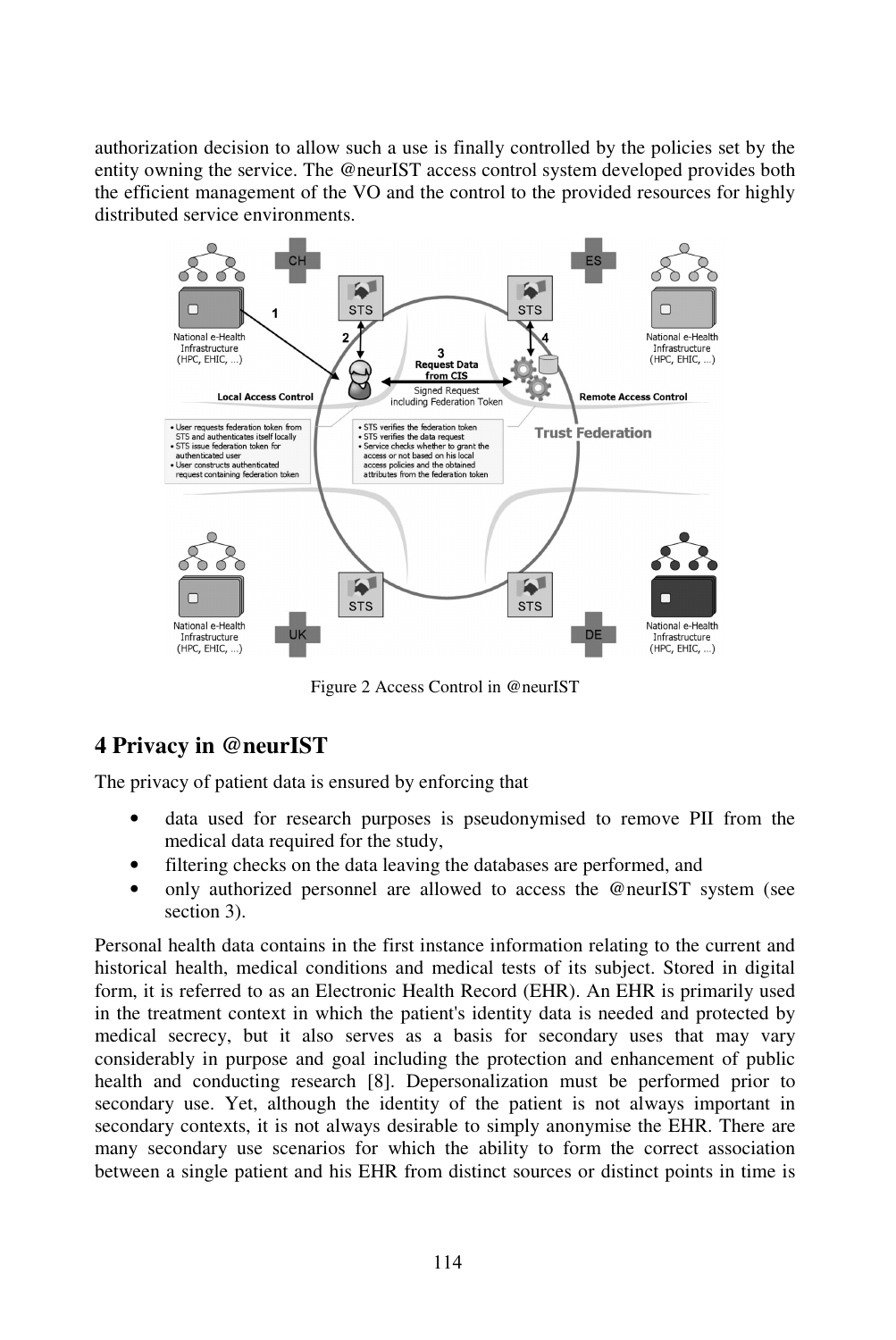essential. Examples are the provision of follow-up data at a later point in time, the withdrawal of samples or data after a specific patient's request or the quality control of the data such as checking for double-entries. This usually prevents anonymisation and demands pseudonymisation schemes instead. Furthermore, in some research and ethical frameworks it may be necessary to maintain the possibility to re-contact patients in the event of results relevant to their health being obtained. Here, a reversible pseudonymisation system is required. In general, depending on the kind of research network and its requirements, distinct procedures for anonymisation or pseudonymisation are appropriate. In @neurIST a reversible pseudonymisation scheme is used.

The PII is removed using a two step process. In the first step the patient ID in the health record is reversibly pseudonymised. Since the EHR contains structured (e.g. free text, header in medical images) and unstructured (e.g. medical images) data, the second step consists of removing PII in the structured data (e.g. name, date of birth, etc) and removing physically recognisable information from the images.

The outgoing data set is filtered in addition to ensure privacy is not breached by sophisticated query attacks which tend to identify personal information when the data is restricted to a small set. Since the data access is provided via OGSA-DAI [9] mechanisms, the filtering is applied to the so-called Response Document. Figure 3 illustrates the underlying concept.



Figure 3: Filtering of outgoing Data Responses

### **5 Conclusion**

Prospective clinical research conducted across multiple institutions is necessary in order to cope with the ever increasing complexity of medical data and to achieve the required accuracy and power in research results. Health-related data platforms relying on SOA principles provide the technological basis to integrate distinct data sources and henceforth to enable multi-institutional research in life science. Important issues to be considered from the very beginning in the system development process are trust, security and privacy. This paper presented a security architecture for such distributed medical information systems building upon a claim-based security model. The introduced security system allows the efficient management of the VO and control to the provided resources. It is itself realized using Web service technologies and SOA principles and integrates therefore seamlessly into the overall service ecosystem.